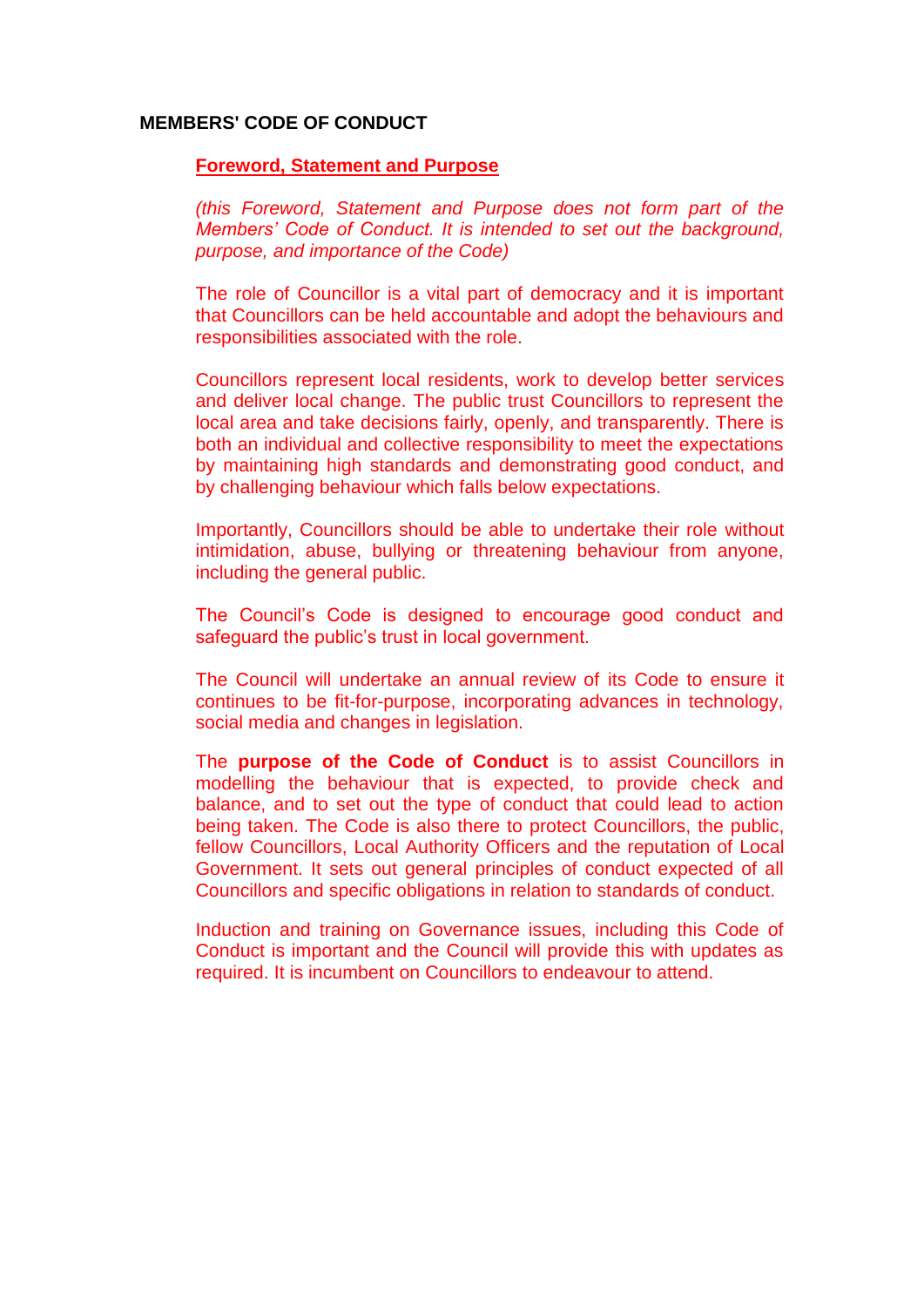### **PART 1: GENERAL PROVISIONS**

#### **Public Duty and Private Interests: An introduction**

1.1. This Code applies to you as a Member or a Co-opted Member of Devon County Council *(For the purposes of this Code, a "Co-opted Member" means a person who is not a member of Devon County Council but who:*

*(a) is a member of any committee or sub-committee of Devon County Council; or*

*(b) is a member of, and represents Devon County Council on, any joint committee or joint sub-committee of Devon County Council,*

*irrespective of whether or not that person is entitled to vote on any question that falls to be decided at any meeting of that committee or sub-committee.)*

- 1.2. When acting in your capacity as a Member or Co-opted Member of the County Council, you should have regard to the Principles of Public Life namely, Selflessness, Honesty/Integrity, Objectivity, Accountability, Openness, Personal judgment, Respect for others, Duty to uphold the law, Stewardship and Leadership.
- 1.3. When acting in your capacity as a Member or Co-opted Member of the County Council –
	- (a) you must act solely in the public interest and should never improperly confer an advantage or disadvantage on any person or act to gain financial or other material benefits for yourself, a member of your family, close associate or relevant person;
	- (b) you must not place yourself under a financial or other obligation to outside individuals or organisations that might seek to influence you in the performance of your official duties;
	- (c) when carrying out your public duties you must make all choices, such as making public appointments, awarding contracts or recommending individuals for rewards or benefits, on merit;
	- (d) you are accountable for your decisions to the public and you must co-operate fully with whatever scrutiny is appropriate to your office;
	- (e) you must be as open as possible about your decisions and actions and the decisions and actions of the County Council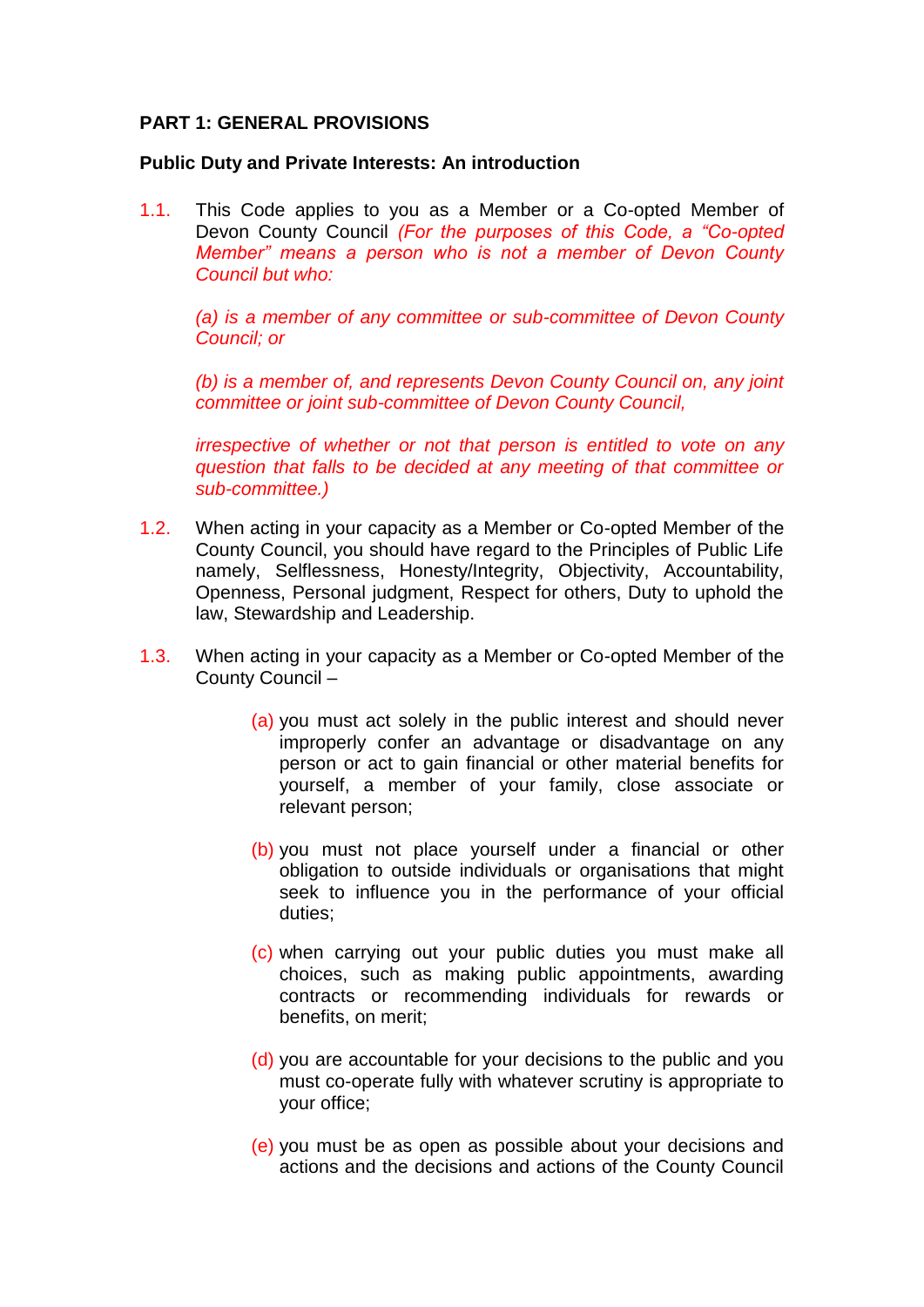and should be prepared to give reasons for those decisions and actions in accordance with any statutory requirements and any reasonable additional requirements imposed by the County Council or contained in its Constitution,

- (f) you must declare any private interests, whether disclosable or personal, that relate to your public duties and must take steps to resolve any conflicts arising in a way that protects the public interest, including registering and declaring interests in a manner conforming with the procedures set out at Part 2 of this Code;
- (g) you must declare any offered gift or hospitality over the value of £25 and whether this was accepted or declined, in line with the Council's Policy Statement on the Proper Conduct of Business and [Financial Regulations.](https://democracy.devon.gov.uk/documents/s39135/Constitution%20-%20Part%205c%20Code%20of%20Business%20Conduct%20Financial%20Regulations.pdf) Declarations will be published on the Council's website.
- (h) you must, when using or authorising the use by others of the resources of the County Council, ensure that such resources are not used improperly for political purposes (including party political purposes) and that any use is in accordance with the County Council's reasonable requirements;
- (i) you must have regard to any applicable Local Authority Code of Publicity made under the Local Government Act 1986 or any similar Communications Protocol or Code produced by the County Council;
- (j) you must promote and support high standards of conduct when serving in your public post, in particular as characterised by the above requirements, by leadership and example.
- 1.4. Whilst you may be strongly influenced by the views of others, it is your responsibility alone to decide what view to take on any question which Members have to decide.
- 1.5. Do nothing as a Member which you could not justify to the public.
- 1.6. The reputation of the County Council depends on your conduct and what the public believes about your conduct.
- 1.7. It is not enough to avoid actual impropriety, you should at all times avoid any occasion for suspicion or appearance of improper conduct.
- 1.8. It is your responsibility to comply with the provisions of this Code and also any formal Standards processes, investigations or sanctions that may occur.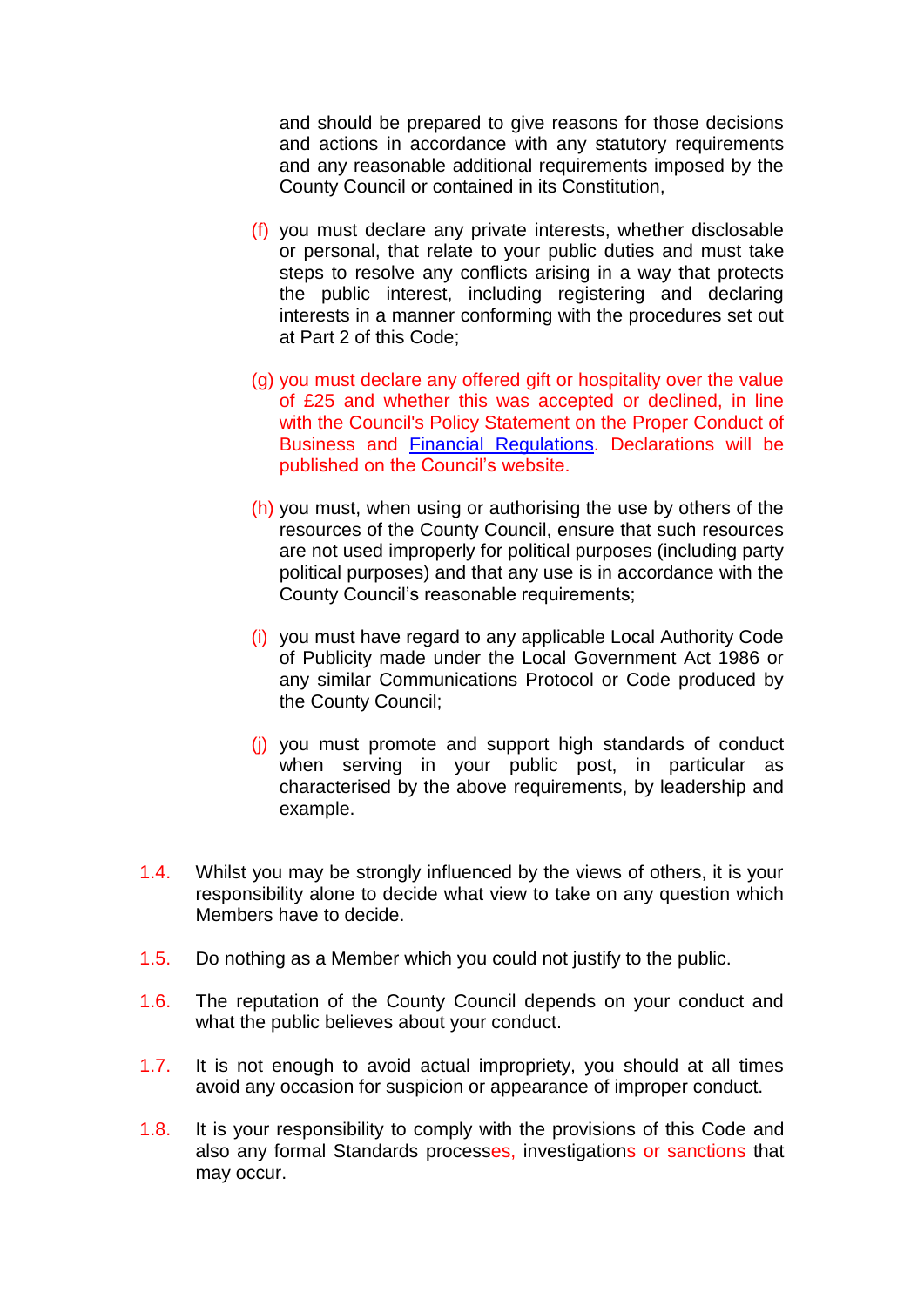# **Definitions**

- 2. In this Code
	- *- "interest or interests"* have the meanings set out in Part 2 of this Code
	- *- "Relevant person"* means:
		- you or
		- your spouse or civil partner, or
		- a person with whom you are living as husband and wife or as if they were civil partners or in a same sex marriage

and you are aware that that other person has an interest

- *- "relevant period"* means a period of 12 months ending with the date on which you notified the Monitoring Officer of an interest
- *-* "*meeting"* means any meeting of
	- the County Council;
	- the Cabinet of the County Council;
	- any of the Council's or the Cabinet's, Committees, Sub-Committees, Joint Committees, Joint Sub-committees or Area Committees;
	- one or more Members, formal or informal and with or without officers, relating to the discharge of the County Council's functions where a formal record is made by a Council Officer.
- *- "member" includes a co-opted member*

## **Scope**

- 3. You must comply with this Code……….
- 3.1. whenever you are acting in your official capacity, when:
	- (a) you are engaged on the business of the County Council; or
	- (b) you behave so as to give a reasonable person the impression that you are acting as a representative of the County Council.

3.2 noting that the Code applies to all forms of communication and interaction, including;

- face-to-face
- online / telephone meetings
- written / verbal communication
- non-verbal communication and electronic & social media communication, posts, statements and comments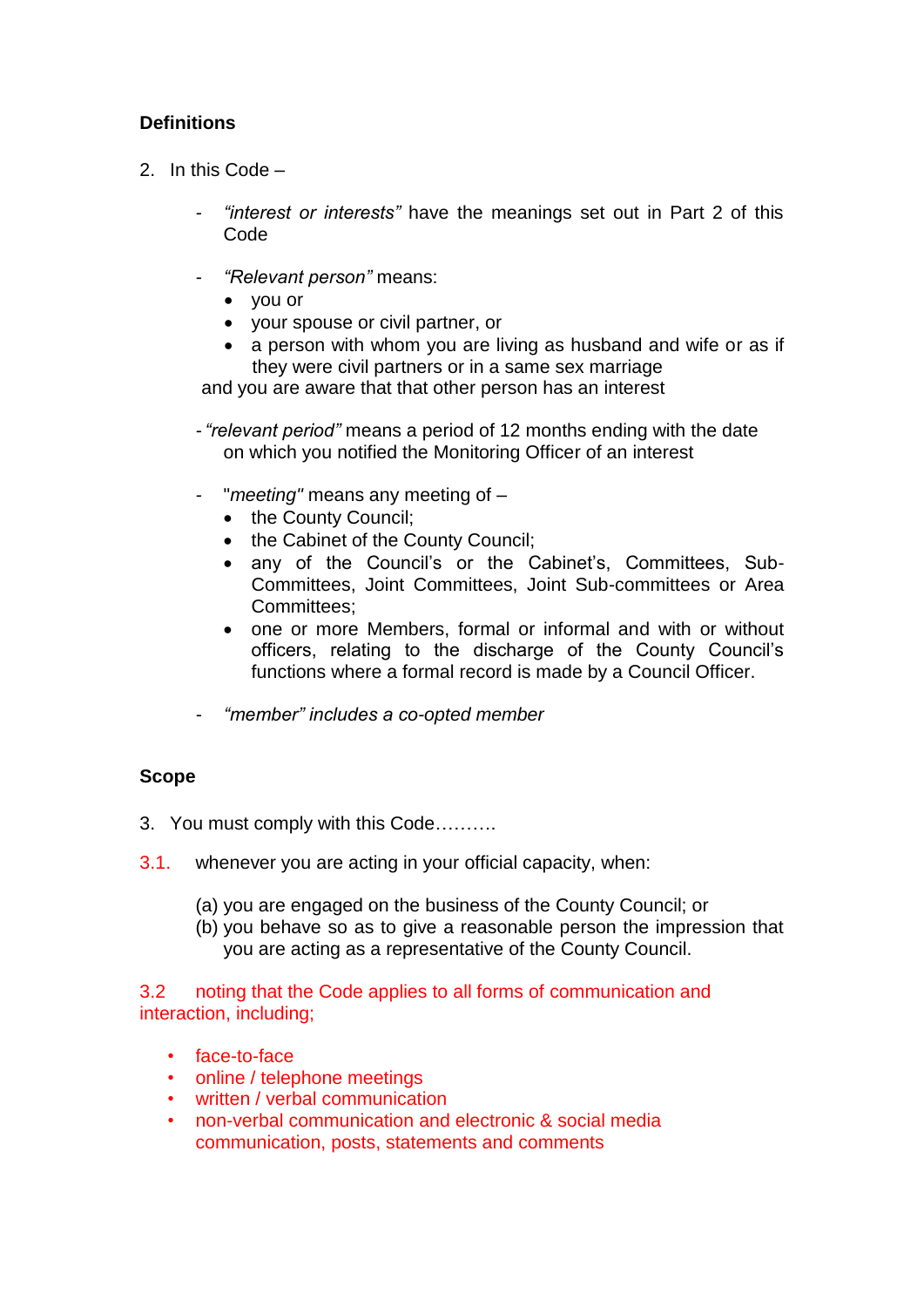### **General obligations**

- 4. You **must**
	- (a) treat others with courtesy and respect, including the public, fellow Councillors, Local Authority employees and also employees and representatives of partner organisations and those volunteering for the local authority; and
	- (b) when reaching decisions on any matter, do so on the merits of the circumstances and in the public interest and have reasonable regard to any relevant advice provided to you by an officer of the County Council.

*(Respect means politeness and courtesy in behaviour, speech, and in the written word. Having different views is part of a healthy democracy and Councillors can express, challenge, criticise and disagree with views, ideas, opinions and policies in a robust but civil manner. However, there should be no subjecting individuals, groups of people or organisations to personal attack.*

*Contact with the public should always be polite and courteous.*

*In return, you have a right to expect respectful behaviour from the public. If this is not the case and Councillors are being subjected to abusive, intimidatory or threatening behaviour, they should seek support and assistance from the Monitoring Officer)* 

### 5. You **must not** –

- (a) attempt to use your position as a Member improperly to confer on or secure for yourself or any other person, an advantage or disadvantage;
- (b) do anything which may cause the County Council to breach a statutory duty or any of the equality enactments (as defined in section 149 of the Equality Act 2010, which places specific duties on Local Authorities);
- (c) bully any person (bullying may be characterised as any single act or pattern of offensive, intimidating, malicious, insulting or humiliating behaviour; an abuse or misuse of power or authority which attempts to undermine or coerce or has the effect of undermining or coercing an individual or group of individuals by gradually eroding their confidence or capability which may cause them to suffer stress or fear. It can happen face-to-face, on social media, in emails or phone calls, happen in the workplace or at work social events and may not always be noticed by others);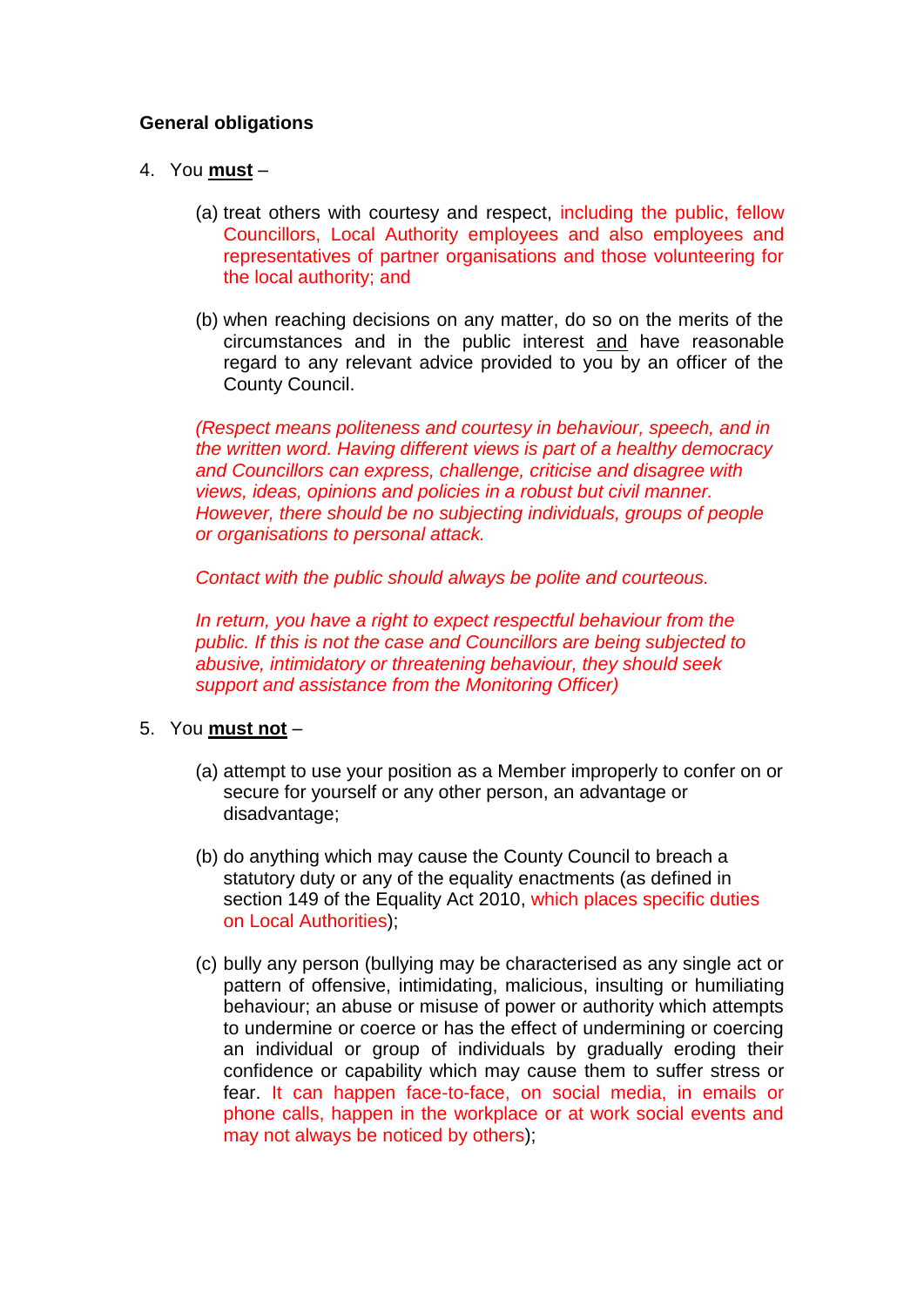- (d) harass any person (the Protection from Harassment Act 1997 defines harassment as conduct that causes alarm or distress or puts people in fear of violence. It must involve such conduct on at least two occasions and can include repeated attempts to impose unwanted communications and contact upon a person in a manner that could be expected to cause distress or fear in any reasonable person).
- (e) intimidate or attempt to intimidate any person who is or is likely to be –
	- i) a complainant,
	- ii) a witness, or
	- iii) involved in the administration of any investigation or proceedings,

in relation to an allegation that any Member has failed to comply with the Council's Code of Conduct; or

- (f) do anything which compromises or is likely to compromise the impartiality of those who work for, or on behalf of, the County Council;
- (g) disclose information given to you in confidence by anyone, or information acquired by you which you believe, or ought reasonably to be aware, is of a confidential nature, except where–
	- i) you have the consent of a person authorised to give it;
	- ii) you are required by law to do so;
	- iii) the disclosure is made to a third party for the purpose of obtaining professional advice, provided that the third party agrees not to disclose the information to any other person; or
	- iv) the disclosure is:
		- a. in the public interest; and
		- b. made in good faith and
		- c. in compliance with the reasonable requirements of the Council;
- (h) prevent another person from gaining access to information to which that person is entitled by law;
- (i) conduct yourself in a manner or behave in such a way so as to give a reasonable person the impression that you have brought your office or the Council into disrepute.

*[NB: A complaint may be made to the Monitoring Officer or Standards Committee where any person thinks they have evidence which they think shows that a councillor has not followed the Council's Code of conduct; see* 

*[http://www.devon.gov.uk/index/councildemocracy/county\\_councillors/c](http://www.devon.gov.uk/index/councildemocracy/county_councillors/councillorcomplaints.htm) [ouncillorcomplaints.htm\)](http://www.devon.gov.uk/index/councildemocracy/county_councillors/councillorcomplaints.htm)]*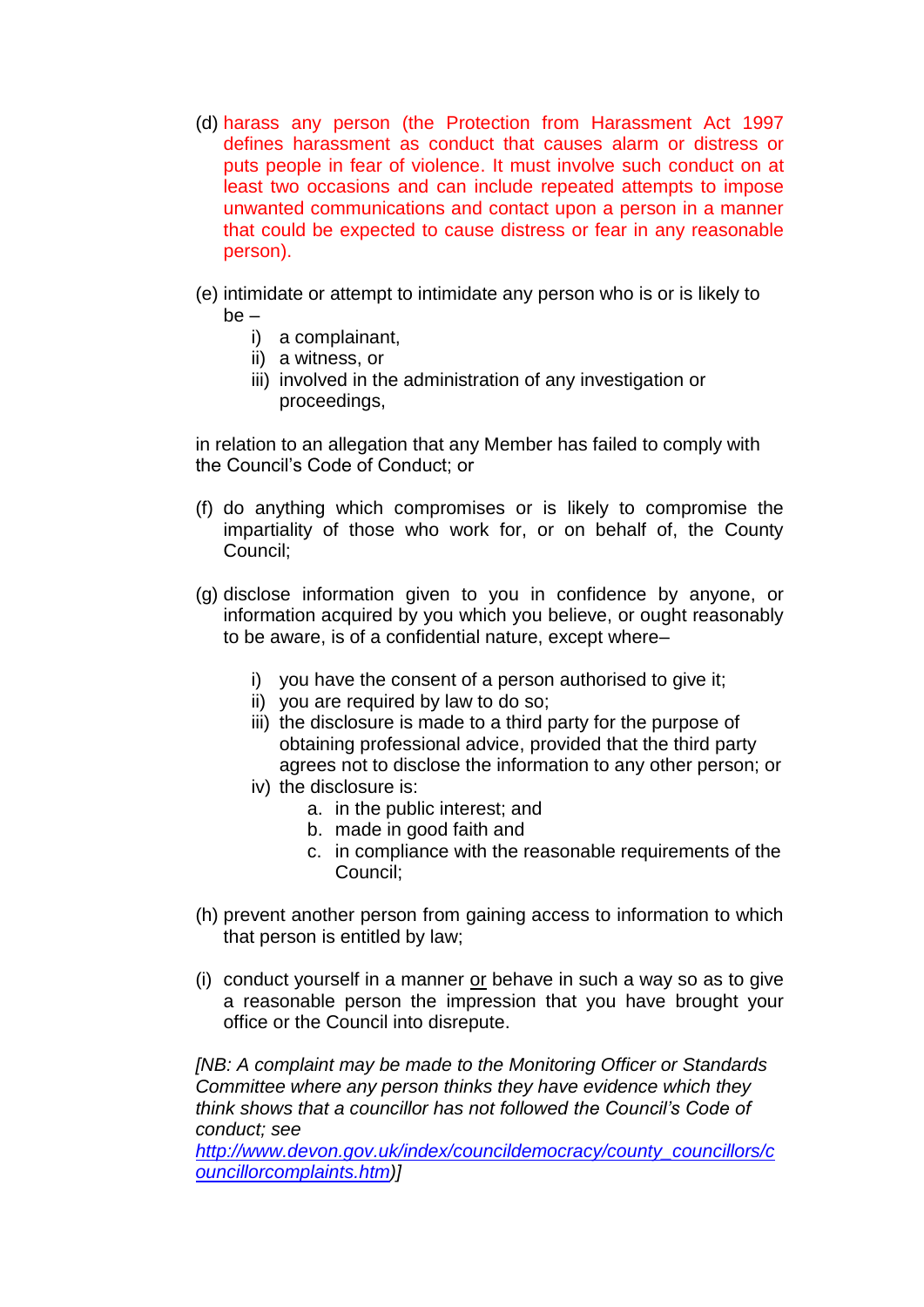### **PART 2: INTERESTS**

### **Registration of Interests**

- 6.You must, within 28 days of—
	- (a)this Code being adopted by, or applied to, the County Council; or
	- (b) your taking office as a Member or Co-opted Member of the County Council,

whichever is the later, and annually thereafter, provide written notification to the County Council's Monitoring Officer of:

- i) any disclosable pecuniary interest as defined by Regulations made by the Secretary of State, where the pecuniary interest is yours, your spouse's or civil partner's, or is the pecuniary interest of somebody with whom you are living with as a husband or wife; and
- ii) any other personal interest laid down by the County Council, as set out at paragraph 7 below;

which will be recorded in the County Council's Register of Members' Interests and made available for public inspection including on the Council's website.

- 6.1. Within 28 days of becoming aware of any new interest or change to any interest already registered, you must register details of that new interest or change by providing written notification to the County Council's Monitoring Officer.
- 6.2. Whether or not an interest within paragraphs 7.1.and 7.2 below has been entered onto the County Council's register, you must disclose any interest to any meeting at which you are present in any matter being considered, in line with paragraph 8 below, where the matter is not a 'sensitive interest'.
- 6.3. Following any disclosure of an interest not on the County Council's register or the subject of pending notification, you must notify the Monitoring Officer of the interest within 28 days beginning with the date of disclosure.
- 6.4. In relation to disclosable pecuniary interests, in this Part of the Code the expressions in the left hand column below have the meanings attributed to them in the right hand column: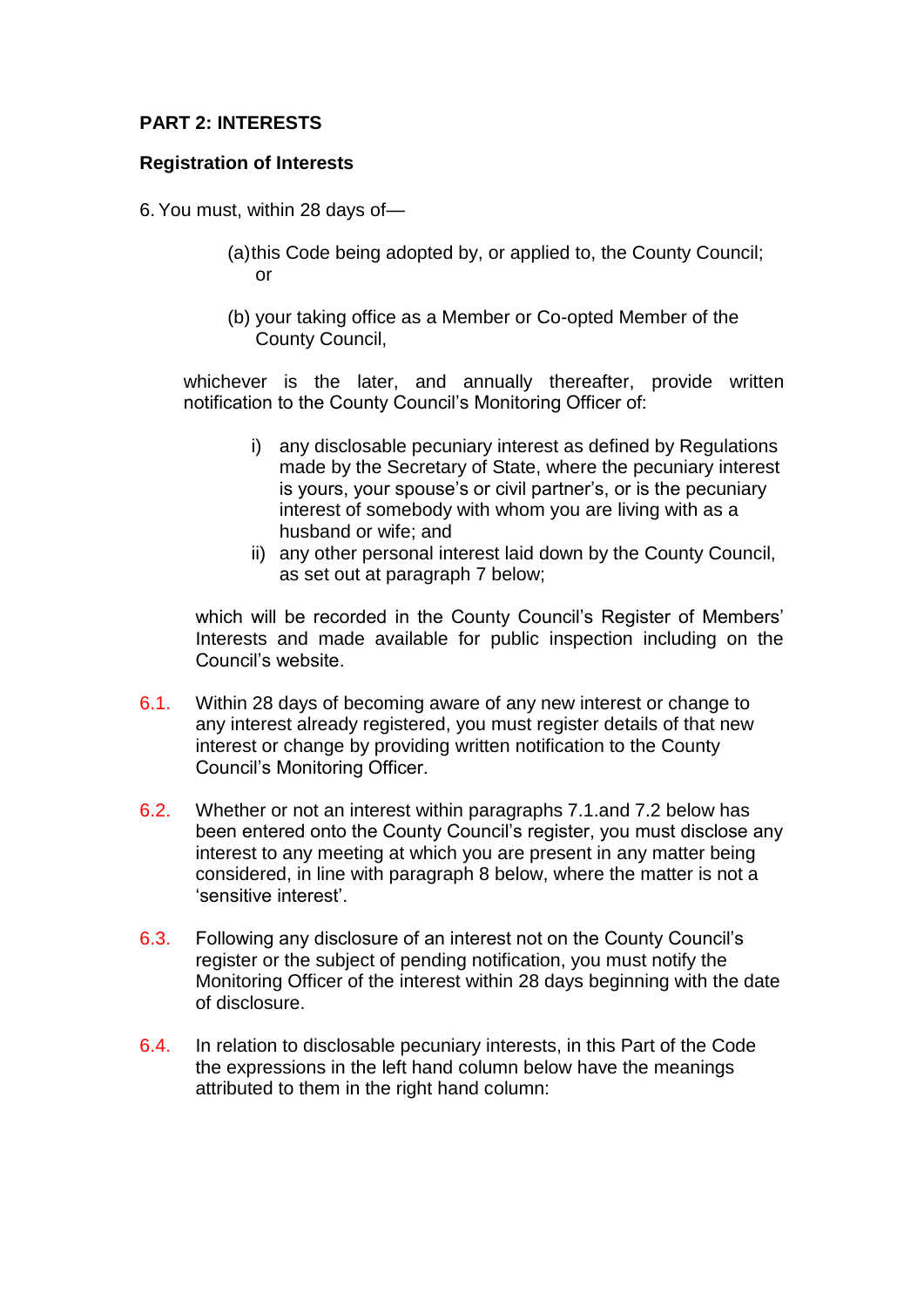| "body in which the<br>relevant person has<br>a beneficial interest" | means a firm in which the relevant person is a<br>partner or a body corporate of which the relevant<br>person is a director or in the securities of which<br>the relevant person has a beneficial interest                                                                         |
|---------------------------------------------------------------------|------------------------------------------------------------------------------------------------------------------------------------------------------------------------------------------------------------------------------------------------------------------------------------|
| "director"                                                          | includes a member of the committee of<br>management of an industrial and provident<br>society                                                                                                                                                                                      |
| "land"                                                              | excludes an easement, servitude, interest, or<br>right over land which does not carry with it a right<br>for the relevant person (alone or jointly with<br>another) to occupy the land or to receive income                                                                        |
| "relevant authority"                                                | means the authority of which you are a member                                                                                                                                                                                                                                      |
| "relevant person"                                                   | means you, your spouse or civil partner, a<br>person with whom you are living with as husband<br>and wife or a person with whom you are living<br>with as if you are civil partners                                                                                                |
| "securities"                                                        | means shares, debentures, debenture stock,<br>loan stock, bonds, units of a collective<br>investment scheme within the meaning of the<br>Financial Services and Markets Act 2000 and<br>other securities of any description, other than<br>money deposited with a building society |

- 7. The interests you **must** register are:
- 7.1. those disclosable pecuniary interests defined by The Relevant Authorities (Disclosable Pecuniary Interests) Regulations 2012 (SI 2012/1464) as set out below, namely:
	- (a) any employment, office, trade, profession or vocation carried on for profit or gain by you or a relevant person;
	- (b) any payment or provision of any other financial benefit (other than from Devon County Council) made or provided within the relevant period in respect of any expenses incurred in carrying out your duties as a Member, or towards your expenses, including any payment or financial benefit from a trade union within the meaning of the Trade Union and Labour Relations (Consolidation) Act 1992;
		- (c) any contract which is made between you or, so far as you are aware, a relevant person (as defined at Para 2 above) (in which the relevant person has a beneficial interest) and the County Council:
			- 1) under which goods or services are to be provided or works are to be executed; and
			- 2) which has not been fully discharged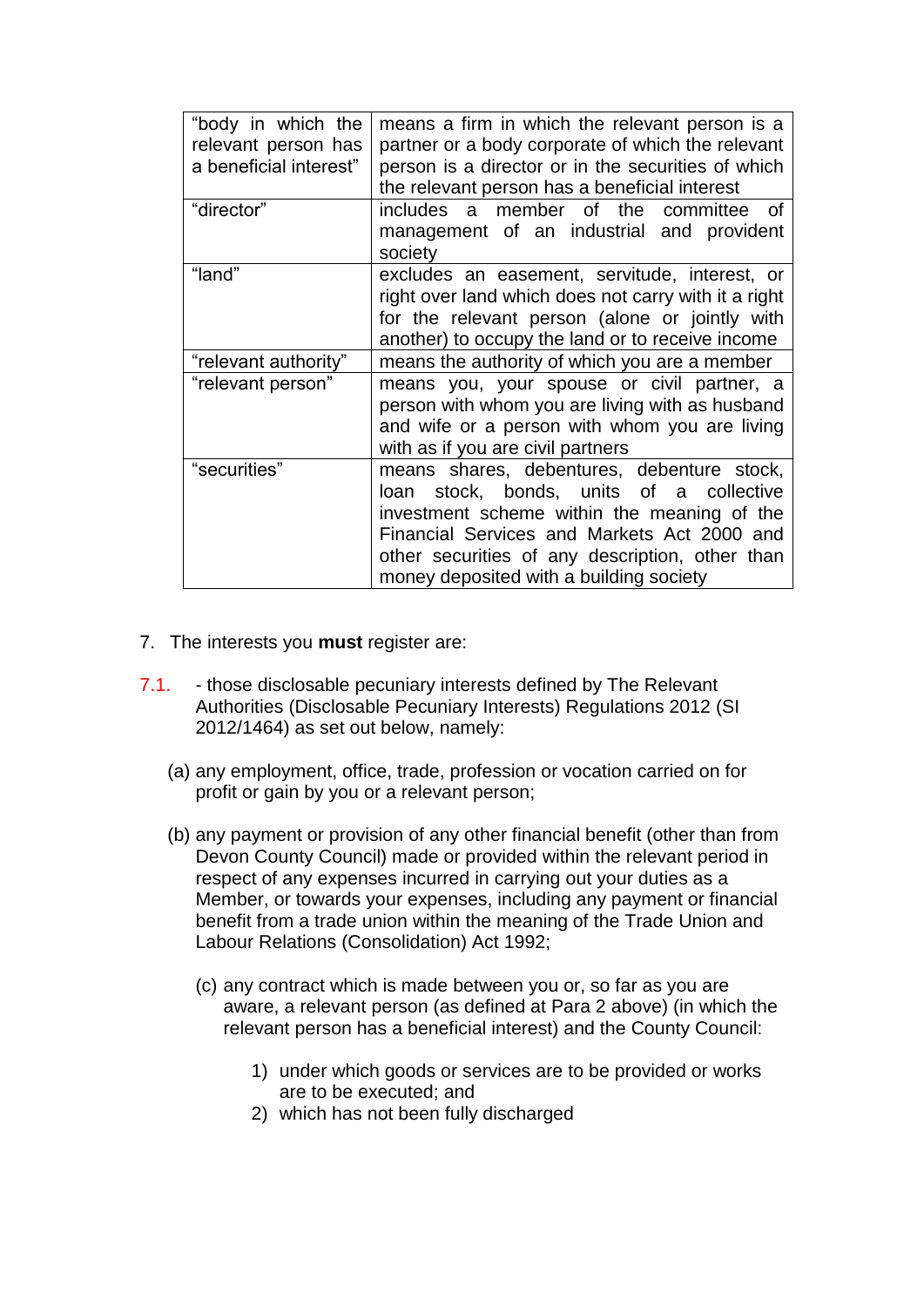- (d) any beneficial interest in land held by you, or so far as you are aware, a relevant person which is within the administrative area of the County Council;
- (e) any licence (alone or jointly with others) to occupy land in the administrative area of the County Council for a month or longer
- (f) any tenancy where (to your knowledge):
	- 1) the landlord is Devon County Council; and
	- 2) the tenant is a body in which you or, so far as you are aware, a relevant person has a beneficial interest.
- (g) any beneficial interest that you or, so far as you are aware, a relevant person has in securities of a body where:
	- 1) that body (to your knowledge) has a place of business or land in the administrative area of the County Council and
	- 2) either:
		- a) the total nominal value of the securities exceeds £25,000 or one hundredth of the total issued share capital of that body; or
		- b) if the share capital of that body is of more than one class, the total nominal value of the shares of any one class in which the relevant person has a beneficial interest exceeds one hundredth of the total issued share capital of that class.
- 7.2. those other personal interests laid down by the County Council, namely your membership of any body to which you have been appointed by the County Council or exercising functions of a public nature directed to charitable purposes or whose principal purposes include influence of public opinion or policy, your membership of any other local Authority and of any political party or trade union.
- 7.3. In addition to those interests listed at 7.1 and 7.2 above which you are required to register, you may wish also to declare membership of any body which, in your view, might create a conflict of interest in carrying out your duties as a County Councillor, such as membership of the Freemasons or any similar body, including any unpaid Directorships.
- 7.4. Where the County Council's Monitoring Officer agrees that any information relating to your interests is *"sensitive information*" namely information whose availability for inspection by the public is likely to create a serious risk that any person may be subjected to violence or intimidation, you need not include that information when registering that interest, or, as the case may be, any change to that interest.